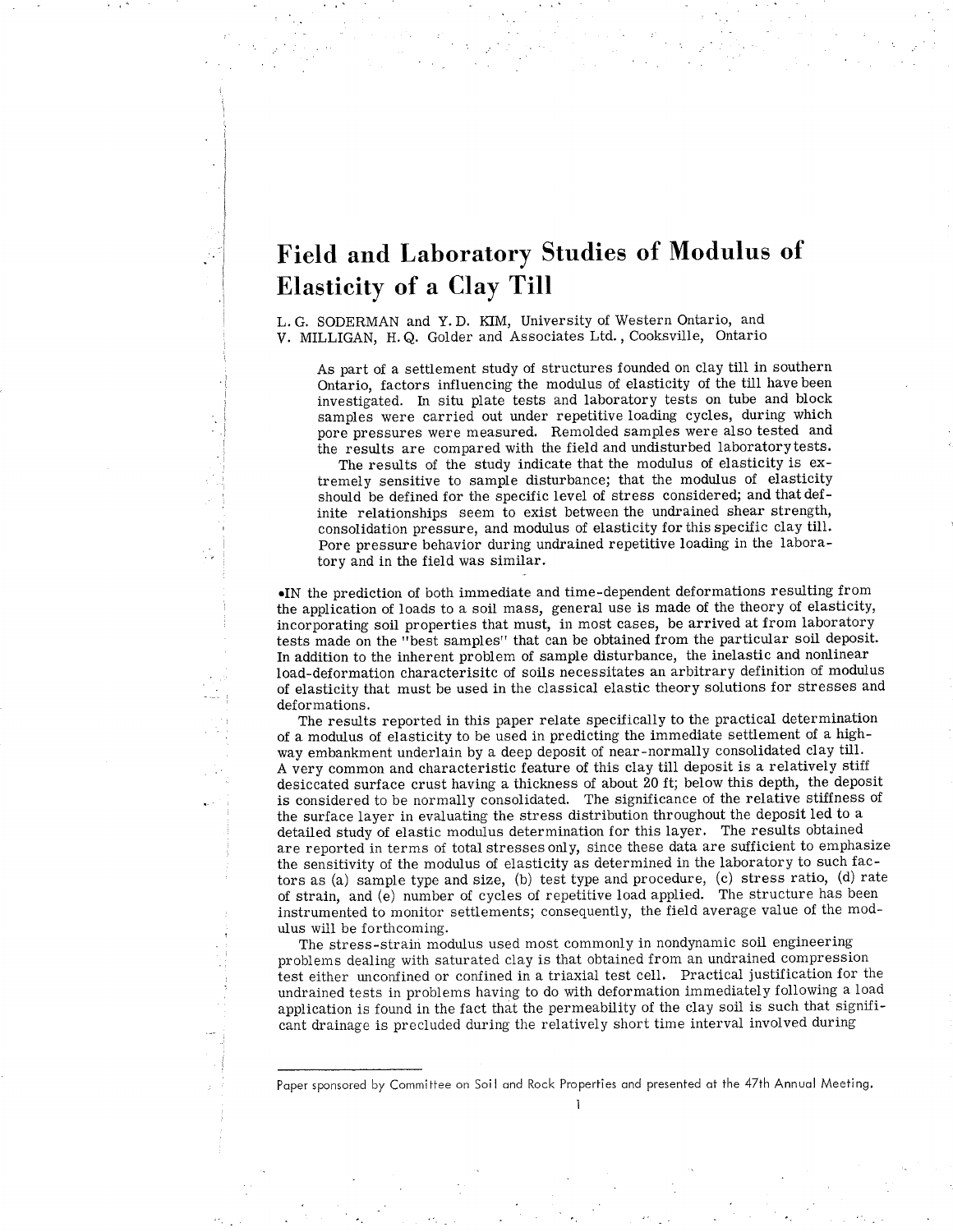

Figure 1. Definitions of moduli  $[\Delta \epsilon_{s}, \Delta \epsilon_{r}]$  = axial strain increment;  $\Delta$  ( $\sigma_1$  -  $\sigma_3$ )s,  $\Delta$  ( $\sigma_1$  -  $\sigma_3$ )r = principal stress difference increment].

loading. The most frequently defined moduli from such undrained compression tests (Fig. 1) and (a) initial tangent modulus  $E_i$ , taken as the slope of the virgin stress-strain curve, and (b) the secant modulus,  $E_S$ , taken as the ratio of stress to strain at a particular stress value on the virgin loading curve. It has been previously suggested (7) that the modulus defined by the virgin loading curve is a quantity that involves both pseudoplastic and elastic effects and is not a true elastic modulus. Cyclic or repetitive loading results in a more linear compression curve and the true modulus of elasticity may be calculated from this curve. This modulus is shown in Figure 1 and is termed "reload modulus" denoted by Er. A number of investiga-

tors have compared moduli determined from first loading and reloading stress-strain curves on laboratory samples (¿, 10), showing that the ratio of reloading modulus to initial loading modulus from laboratory compression tests varied from about 3 to 10. A notable exception to this is reported by Klohn (5), who states that the initial tangent modulus from unconfined compression tests and the reloading modulus from triaxial compression are sensibly the same for a dense glacial till. Moduli of elasticity determined from in situ plate loading tests were found to be "of the same general order of magnitude as those obtained from field observations," whereas laboratory compression test values varied from about one-half to one-tenth of those found from plate loading tests (5). The best agreement between plate test values and values obtained from structure performance was obtained by "using the average slope of the hysteresis loop that develops when the plate is subjected to cyclic loading." Simons (8), reporting on settlements of two structures in Norway, found that E values from  $Q$  tests gave values lower than those measured from actual settlement, while E values from R tests were too high. (Q test is an unconsolidated undrained triaxial test; R test is a consolidated undrained triaxial test.)

# SITE LOCATION AND SOIL CONDITIONS

The site investigated is located in southwestern Ontario about 35 miles east of Detroit at the point where the MacDonald-Cartier Freeway crosses Tilbury Creek. The general geotechnical properties of the clay till deposit have been summarized by Soderman et al (9), and the gelogical origin of the till has been discussed by Dreimanis (9), who suggested that the till sheet was deposited during the Wisconsin Ice Age. The soil profile is shown in Figure 2. In general, the soil is of remarkably uniform composition and, with the exception of the desiccated upper crust, the deposit appears to be near-normally consolidated. The index properties and mineralogical composition, provided by R. M. Quigley, are given in Table 1. Occasional shale fragments of about  $\frac{1}{2}$ -inch size were found throughout the entire deposit. The water table was found to be at a depth of  $3\frac{1}{2}$  ft and this coincided with the water level in Tilbury Creek. No artesian conditions were found either in the bedrock or overburden.

# SAMPLING AND TESTING

The postconstruction investigation was carried out in two stages. The initial stage consisted of deep borings from which thin-walled Shelby tube (area ratio  $\leq 10$  percent) samples were removed in diameters of 2 and 3 in. The boreholes were positioned on a 10-ft grid and undisturbed samples were taken so that the different diameter samples were from the same depth in adjacent boreholes. All samples were carefully wax-sealed immediately upon removal and stored in a humidity cabinet until tested.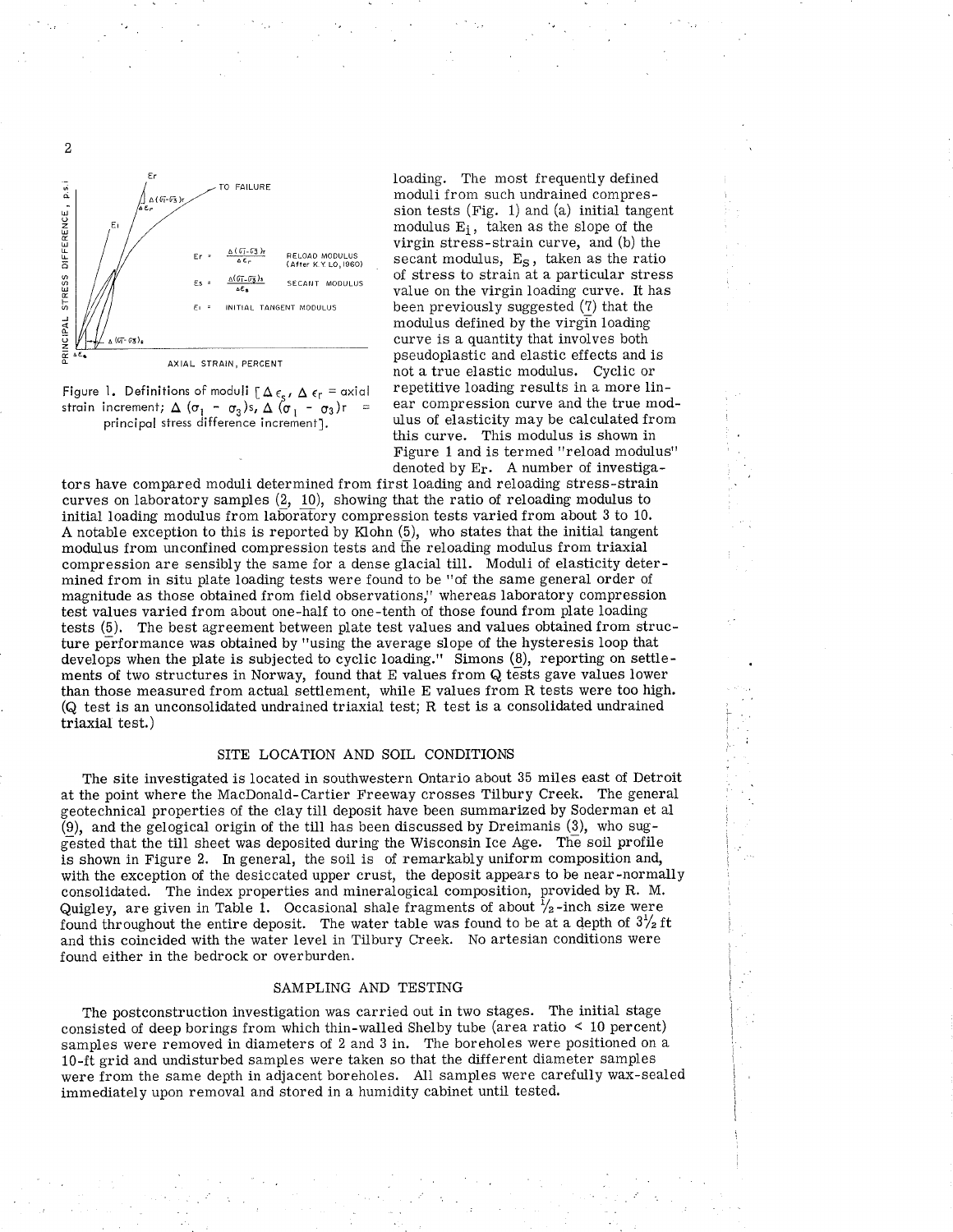TABLE 1 TILBURY CLAY TILL PROPERTIES

|                        | THRONT CLAI THE FROFERIES<br>Property                                                                                                                                                                                                                                                                                                                                                                                                                                                                                                                    |                                                     | Value                 |                                                                                                                                                                                        |   |  |
|------------------------|----------------------------------------------------------------------------------------------------------------------------------------------------------------------------------------------------------------------------------------------------------------------------------------------------------------------------------------------------------------------------------------------------------------------------------------------------------------------------------------------------------------------------------------------------------|-----------------------------------------------------|-----------------------|----------------------------------------------------------------------------------------------------------------------------------------------------------------------------------------|---|--|
|                        | Natural moisture content, W<br>Liquid limit, W <sub>L</sub><br>Plastic limit, WP<br>Clay fraction $(0.002)$<br>Activity<br>$S_u$ (in desiccated crust depth 0-20 ft)<br>S <sub>u</sub> (below desiccated crust)<br>Sensitivity<br>$\phi'$ = Angle of shearing resistance in<br>terms of effective stress<br>$c'$ = Apparent cohesion in terms of<br>effective stress<br>pH-pore fluid<br>Salinity-pore fluid (equivalent NaCl)<br>Clay minerals-illite, chlorite<br>Nonclay minerals-quartz, feldspar,<br>calcite, dolomite<br>Ratio-calcite to dolomite |                                                     |                       | 22 percent<br>30 percent<br>18 percent<br>42 percent<br>0.30<br>$1.5-3.0$ kips/sq ft<br>$0.7 - 1.2$ kips/sq ft<br>$2 - 3$<br>28 deg<br>$100 - 200$ psf<br>8.5<br>$2.7$ gm/liter<br>1.3 |   |  |
| DEPTH<br>SCALE<br>(FT) |                                                                                                                                                                                                                                                                                                                                                                                                                                                                                                                                                          | SOIL<br><b>CONDITIONS</b>                           | WATER<br>CONTENT<br>% | VANE SHEAR<br><b>STRENGTH</b><br>(KIP/SQ, FT.)                                                                                                                                         |   |  |
| о                      |                                                                                                                                                                                                                                                                                                                                                                                                                                                                                                                                                          | TOPSOIL                                             | 10 20 30 40 0<br>о    | $\mathsf{I}$<br>$\epsilon$ .<br>2<br>3                                                                                                                                                 | 4 |  |
| 20                     |                                                                                                                                                                                                                                                                                                                                                                                                                                                                                                                                                          |                                                     |                       | Remoulded<br>x<br>+<br>Undisturbed<br>x<br>x<br>x<br>+<br>x<br>+                                                                                                                       |   |  |
| 40                     |                                                                                                                                                                                                                                                                                                                                                                                                                                                                                                                                                          | VERY<br>STIFF<br>то<br>FIRM<br>GREY<br>CLAY<br>TILL |                       | x<br>+<br>t                                                                                                                                                                            |   |  |
| 60<br>80               |                                                                                                                                                                                                                                                                                                                                                                                                                                                                                                                                                          |                                                     |                       | +<br>$\ddot{}$<br>x                                                                                                                                                                    |   |  |
|                        |                                                                                                                                                                                                                                                                                                                                                                                                                                                                                                                                                          |                                                     |                       |                                                                                                                                                                                        |   |  |
| 100                    |                                                                                                                                                                                                                                                                                                                                                                                                                                                                                                                                                          | <b>SILTY SAND</b>                                   |                       |                                                                                                                                                                                        |   |  |
| 120                    |                                                                                                                                                                                                                                                                                                                                                                                                                                                                                                                                                          | VERY<br>STIFF<br>GREY<br>CLAY<br>TILL               |                       |                                                                                                                                                                                        |   |  |
| 140                    | Figure 2.                                                                                                                                                                                                                                                                                                                                                                                                                                                                                                                                                | BEDROCK<br>ROBABLY                                  |                       | Generalized soil conditions, Tilbury test site.                                                                                                                                        |   |  |
|                        |                                                                                                                                                                                                                                                                                                                                                                                                                                                                                                                                                          |                                                     |                       |                                                                                                                                                                                        |   |  |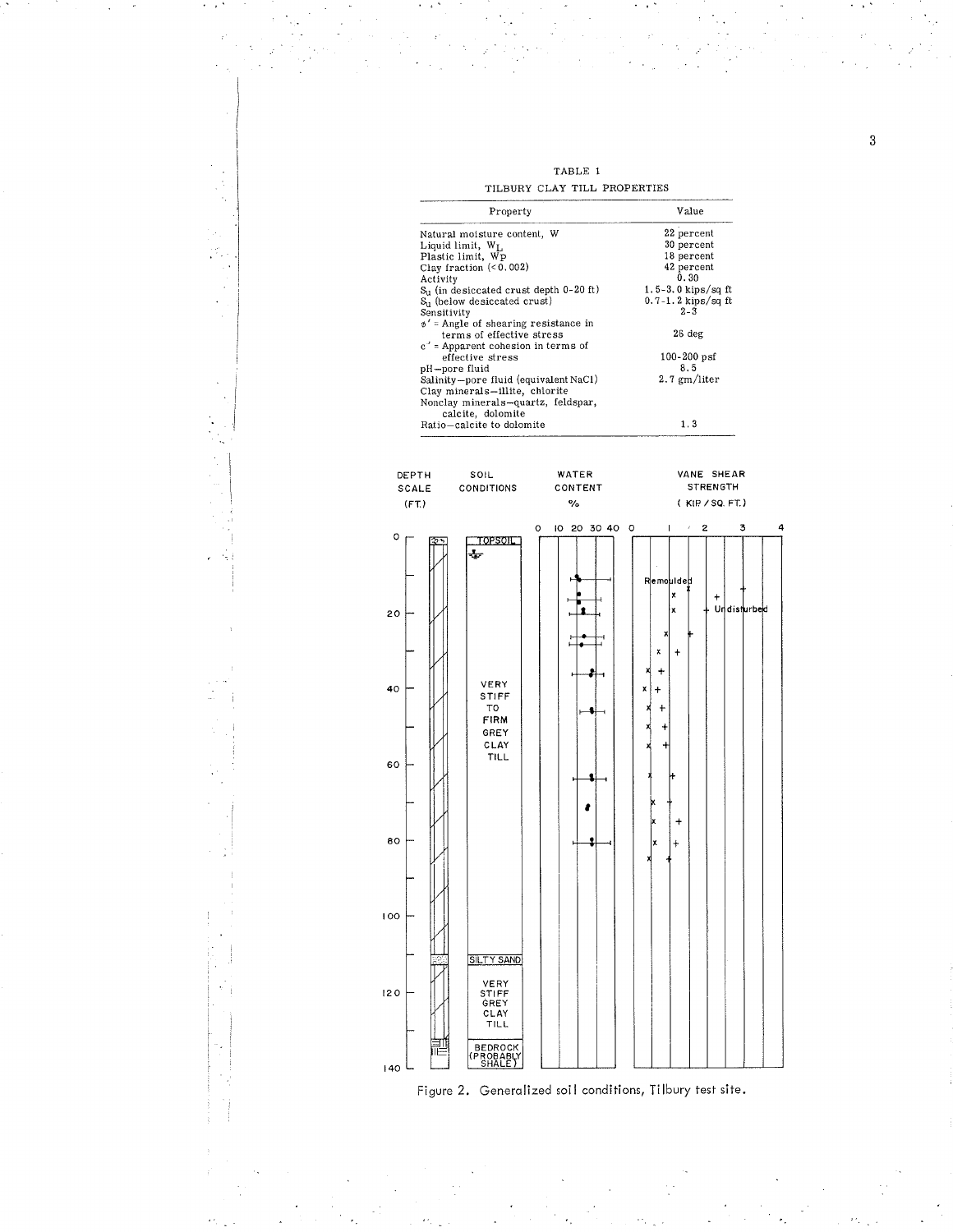

Figure 3. Stress-strain-pore water pressure relationship, 6-in. diameter plate test.

The second stage of the investigation was limited to the upper crust material and consisted of a test trench excavation so that horizontal benches at depths of 6, 10, and 14 ft resulted. Samples were taken at each bench elevation using thin-walled Shelby tubes about 18 in. long with diameters varying from 2 to 4 in. These sampling tubes were driven or pushed into the undisturbed soil to a depth of 15 in. and then dug out, rather than being rotated and pulled out. The inside clearance was zero percent for the tubes used (10), allowing no expansion of sample in the tubes. Both horizontal and vertical tube samples were taken. Plate loading tests using a cyclic loading procedure (Fig. 3) were carried out at each bench elevation both in a horizontal and vertical direction. The plate tests were limited to a single plate having a diameter of 6 in. The

V.



Figure 4. Schematic diagram of location samples in test pit.

 $\overline{4}$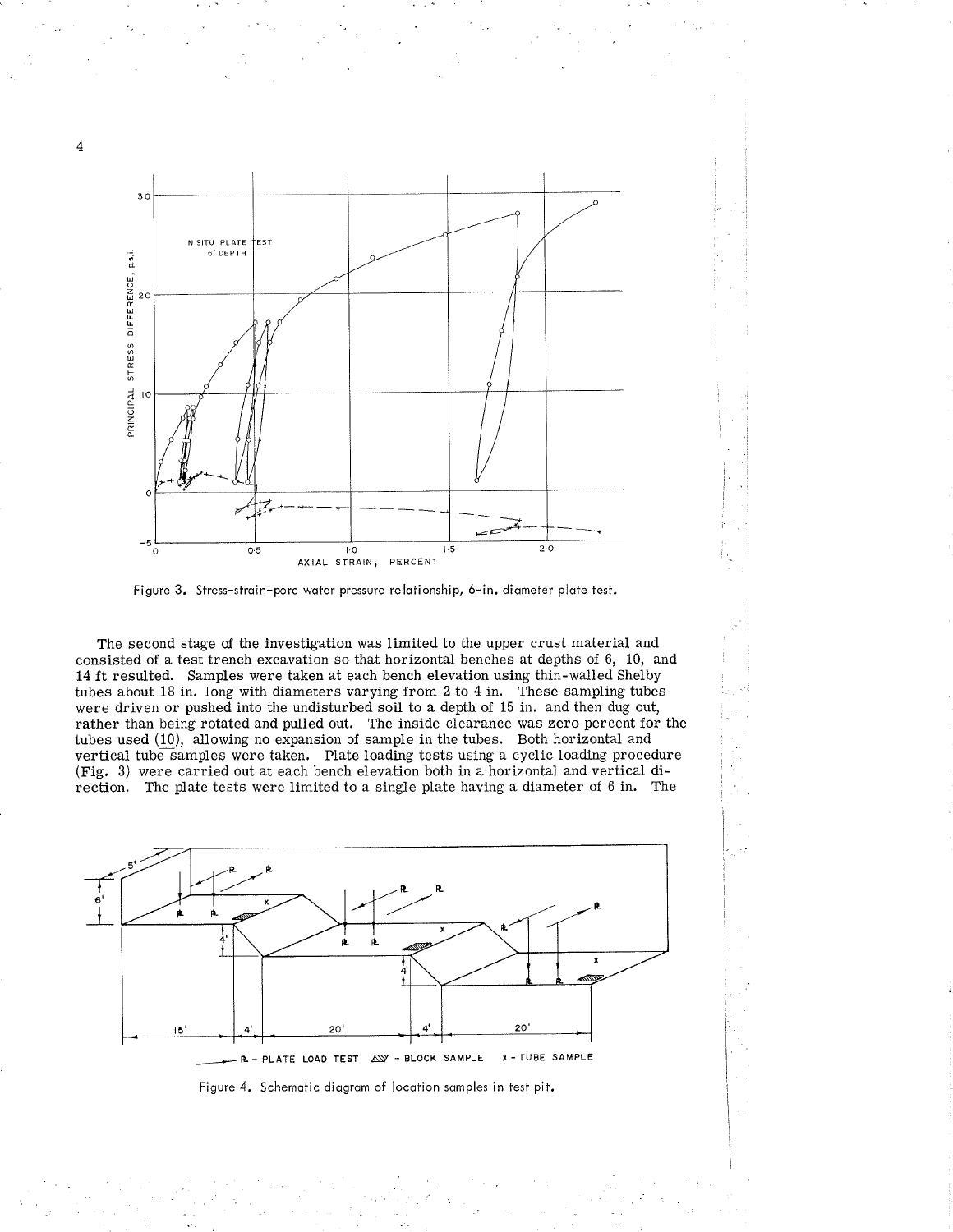

Figure 5. Distribution of stresses under a circular footing (after Jurgenson, 1934).

test trench details are shown in Figure 4. A transducerized porous-tipped needle was inserted into the theoretical maximum shear zone below the loading plate (Fig. 5) and pore water pressures were continuously recorded during the cyclic plate load tests (Fig. 3). All tube samples were wax-sealed immediately upon recovery and stored with the borehole samples until laboratory tested. In addition to the tube sampling and plate testing in the trench, block samples approximately 12 by 12 by 8 in. were carefully taken at each bench elevation. These were sealed with alternate layers of wax and cheesecloth immediately upon recovery.

## Triaxial Testing

In addition to routine index tests performed on all samples recovered, a special cyclic triaxial testing program consisting of both unconsolidated undrained and consolidated undrained tests  $(\overline{Q}$  and  $\overline{R}$  tests) with pore water pressures measured at the base of the sample using pressure transducers was carried out. Back pressures varying from 40 to 70 psi were used for all tests. The cyclic loading procedure consisted of loading the undisturbed specimens to  $\frac{1}{3}$  the maximum expected principal stress difference and unloading to zero load. This was repeated three times, the next reloading cycle was taken to a principal stress difference of about 50 percent of the estimated

maximum and two unload-reload cycles were carried out. This repetitive procedure was also carried out at about 75 percent of estimated failure stress and at failure stress.

## Strain Rate

All compression tests were carried out as strain-controlled tests, and the rate of strain used varied from about 2.5 percent to 4.5 percent per hour. Ladd  $(6)$  points out that as much as a threefold variation in modulus has been reported when strain rates vary from 0.12 percent per hour to 60 percent per hour. A series of tests carried out on undrained consolidated specimens using remolded and undisturbed material (Fig. 6) showed



Figure 6. Variation in reload modulus with rate of strain.

5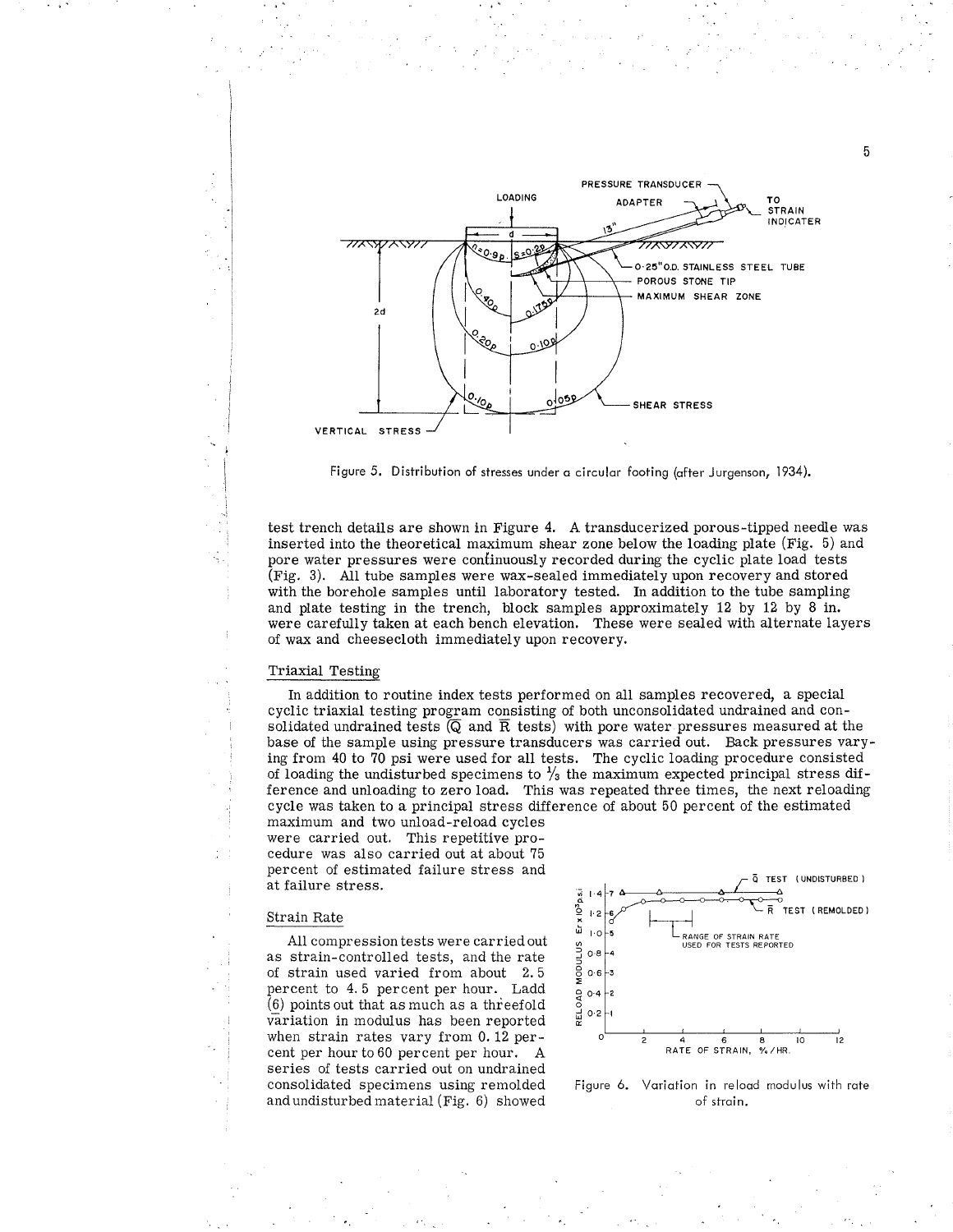



that the value of reload modulus  $(E_r)$  was sensibly constant when the strain rate varied from about 0.5 percent per hour to 13 percent per hour. A similar insignificant sensitivity to strain rate was reported for the Sunnybrook till, Toronto (2).

# Number of Load Cycles

Use of the recompression curves in the stress-strain diagram to define the modulus of elasticity has been discussed by a number of investigators  $(2, 6, 7, 10, 11)$ . In addition to eliminating initial

seating errors in the test setup, the use of the recompression curve has the advantage of causing fissures and partings in undisturbed samples of overconsolidated clays to close, thereby minimizing deformation that is not true strain (10). In order to determine the influence of a number of cycles on reload modulus, a series of  $\overline{Q}$  and  $\overline{R}$  tests was carried out on both undisturbed and remolded specimens with cycles varying from 1 to 15. The data obtained are shown in Figure 7. Three cycles were used for most of the laboratory and all of the plate load tests reported. Crawford and Burn (2) found that about 20 cycles were required to result in constant value of  $E_r$ , whereas  $\overline{Lo}$  (7) found that recompression curves were parallel for all cycles up to two-thirds of the peak stress in each cycle.

# Percentage Unloading

Wilson and Dietrich (11) have defined a static modulus of elasticity (Estatic) obtained from repetitive load tests during which small on-off load increments were used. This procedure eliminates creep effects but has the disadvantage that a stiffening effect results when successively smaller off-on loads are used. This effect is demonstrated in Figure 8, which shows that the reload modulus obtained from a 25 percent unloading is about twice the value obtained from 100 percent unloading. Undoubtedly the modulus defined by Wilson and Dietrich is the modulus that should be used in some practical problems, but it does not apply directly to the problem of immediate deformation under a highway embankment loading.

## Modulus From Plate Load Tests

The three most commonly used moduli for applied staticloadings are shown in Figure The reload modulus determined after  $1.$ two to three cycles of repetitive loadings at a specific stress ratio is the one chosen for this comparative study to demonstrate the influence of sample disturbance on the modulus value. The use of in situ plate load tests to evaluate the modulus of elasticity has been discussed by Burmister (1) and the method suggested in his discussion has been The Bousinesq equation for a adopted. rigid circular bearing plate with a uniformly distributed contact pressure has been used. This equation is as follows:



Figure 8. Variation in reload modulus with percent unload.

 $6\,$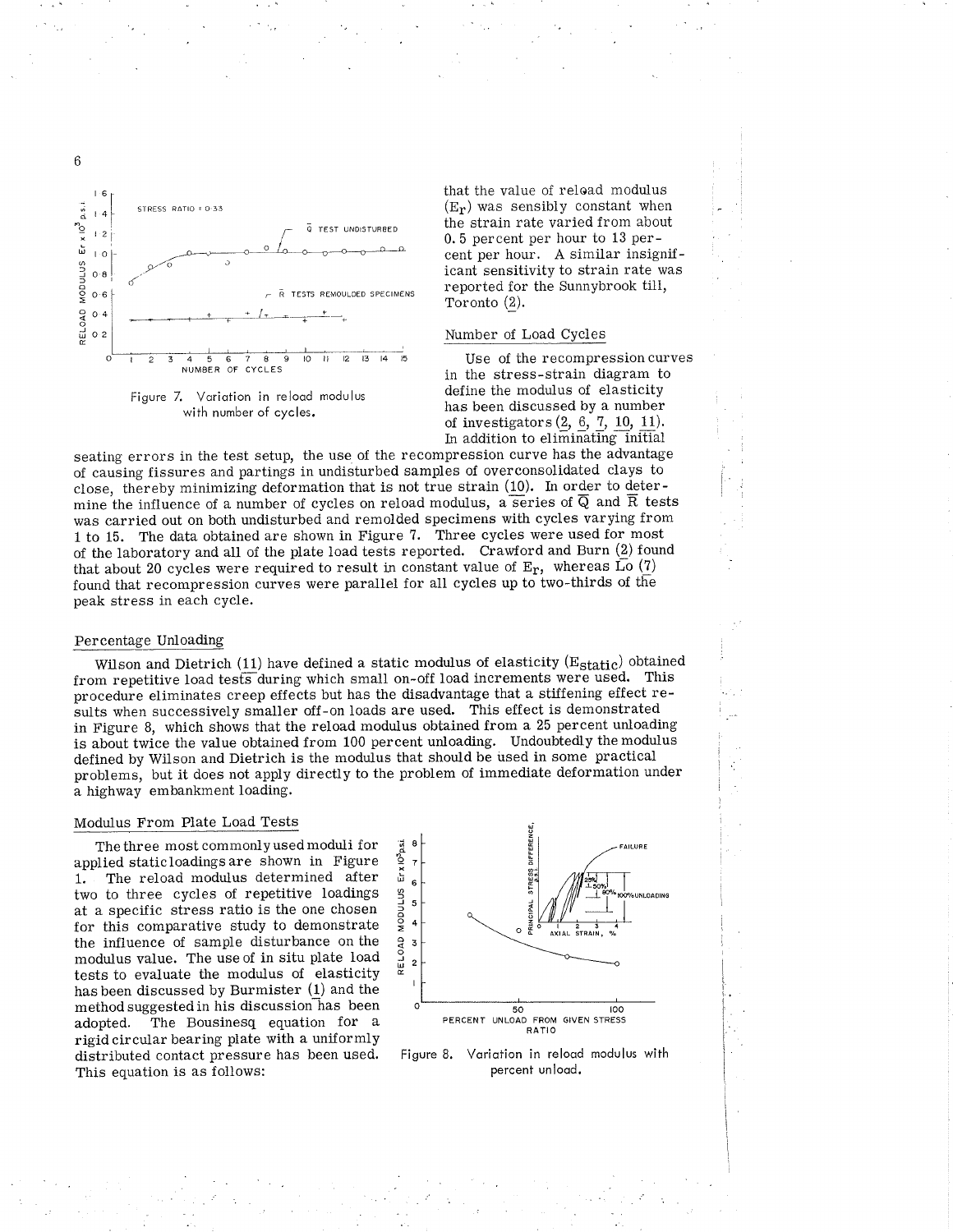

$$
\Delta = \frac{\pi}{2} \frac{(1 - \mu^2)}{E} pr
$$

where  $\mu = 0.5$ ,  $p =$  contact pressure,  $r =$  plate radius,  $\Delta =$  deflection, and E = modulus of elasticity.

In order to develop a stress-strain curve as shown in Figure 3, the depth of soil below the loading plate assumed to be deformed by the surface plate load has been taken as two plate diameters (Fig.  $5$ ). The principal stress difference is determined from the elastic equation using the surface contact pressure and a restraint factor as discussed by Burmister (1).

The small diameter plate has been used because (a) the small plate minimized equipment weight; (b) the variation in modulus with depth in the crust will have less influence for small plates than larger plates; and (c) the length of laboratory samples testedvaried from 4 to 8 in., which is reasonably close to the depth of soil influenced by 6-in. diameter plate. Pore water pressures were measured at a point in the zone of estimated maximum shear stress below the loaded plate using a porous insert and a pressure transducer. The stress-strain-pore water pressure curves from a cyclic triaxial laboratory test on an undisturbed specimen and an in situ cyclic plate load test are compared in Figures 3 and 9. The pattern of pore water pressure behavior is remarkably similar in both tests.

#### RESULTS

The results obtained from the first stage of the investigation using undisturbed borehole samples are shown in Figure 10. This figure shows that

1. The reload modulus  $E_r$  was found to be about 50 percent greater than the secant modulus for stress ratios varying from 0. 2 to 0. 7 (Fig. 10).

2. The reload modulus as determined from 3-in. diameter samples was consistently greater than values determined from 2-in. diameter samples. At low stress ratios the modulus for 2-in. undisturbed samples was only about 20 percent larger than that found

7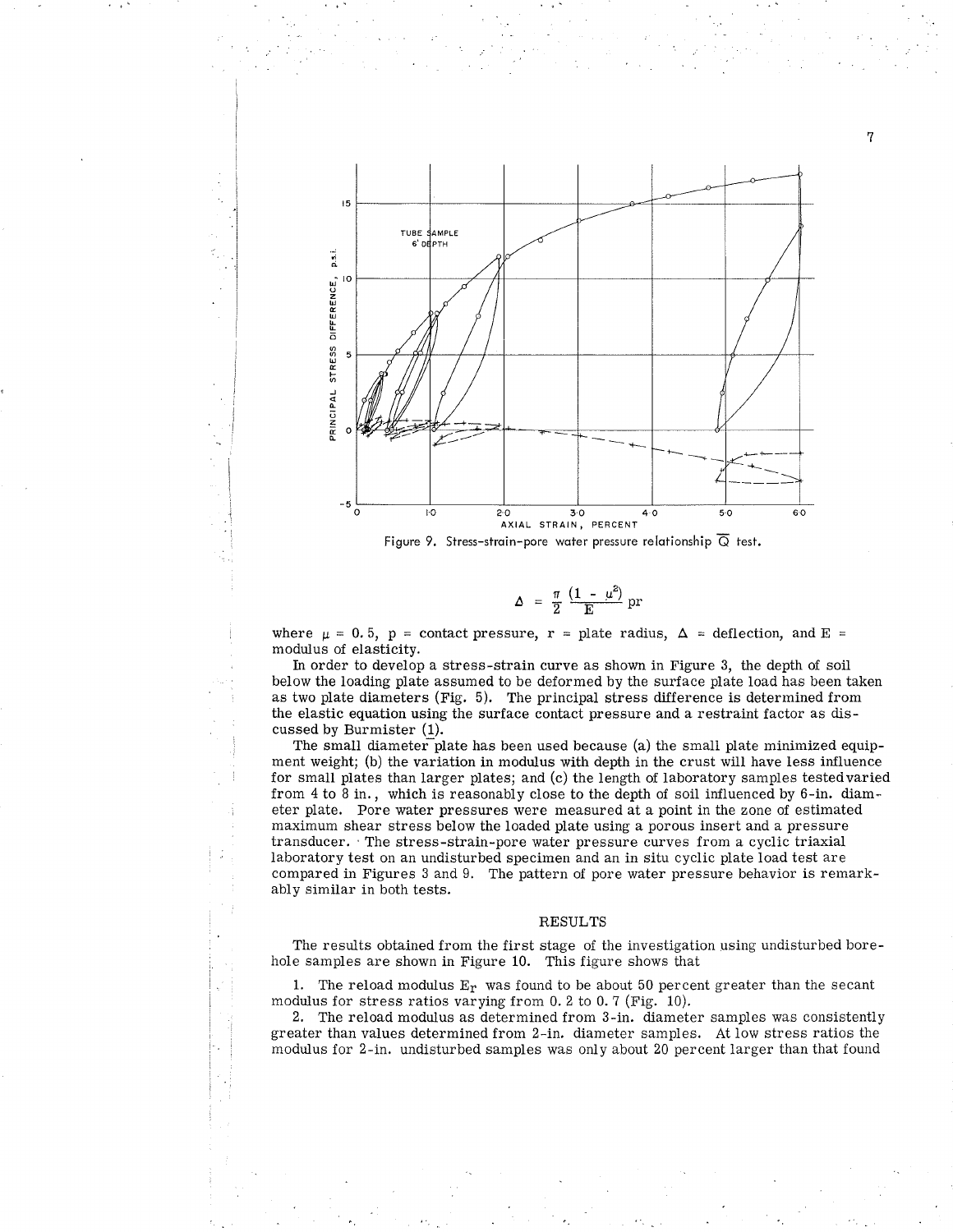

 $\frac{1}{2}$ 

 $\sim$   $\sim$ 

Figure 10. Influence of sample size and test type on moduli shown using borehole samples  $[(\sigma_1 - \sigma_3)$  = applied principal stress difference;<br>  $(\sigma_1 - \sigma_3)$  f = principal stress difference at failure].

 $\label{eq:2} \frac{1}{\sqrt{2}}\left(\frac{1}{\sqrt{2}}\right)^2\left(\frac{1}{\sqrt{2}}\right)^2\left(\frac{1}{\sqrt{2}}\right)^2.$ 

ian kutang k

a Gar

Figure 11. Strength vs modulus relationship.

 $\frac{1}{2}\sum_{i=1}^{n}\sum_{j=1}^{n}\frac{1}{j!}\sum_{j=1}^{n}\frac{1}{j!}\sum_{j=1}^{n}\frac{1}{j!}\sum_{j=1}^{n}\frac{1}{j!}\sum_{j=1}^{n}\frac{1}{j!}\sum_{j=1}^{n}\frac{1}{j!}\sum_{j=1}^{n}\frac{1}{j!}\sum_{j=1}^{n}\frac{1}{j!}\sum_{j=1}^{n}\frac{1}{j!}\sum_{j=1}^{n}\frac{1}{j!}\sum_{j=1}^{n}\frac{1}{j!}\sum_{j=1}^{n}\frac{1}{j!}\sum_{j=1}^{n}\frac{1$ 

 $\mathcal{L}$ 

 $\frac{1}{4}$ 

 $\mathcal{L}_{\text{max}}$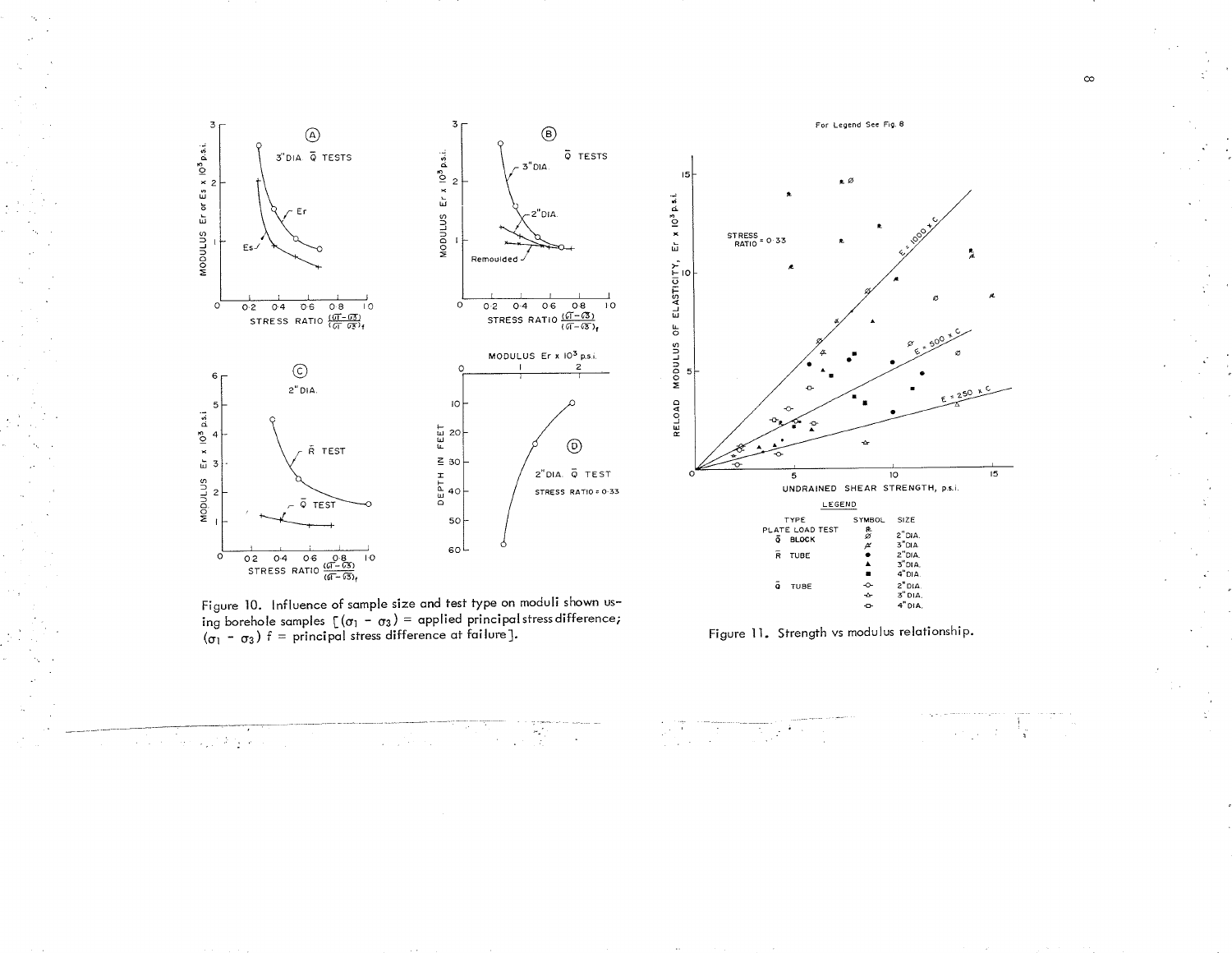from tests on remolded specimens; at high stress levels all results were similar ( $Fig. 7$ ).

I

:l

3. For the same size undisturbed samples the reload modulus as determined from consolidated undrained tests (R tests) varied from 2 to 4 times the value obtained from Q tests (Fis. 8).

4. The reload modulus was found to decrease markedly with depth through the crust zone and in a manner similar to the decrease in strength with depth. This is presumably related to desiccation (Fig.  $6$ ).

An attempt was made to determine the  $E_r/S_u$  ratiobut no order was found in the data at hand (Fig. 11). These points are not new and similar patterns have been reported by others  $(4, 6)$ .

The results of the second stage of the investigation are shown inFigures



9

Figure 12. lnfluence of somple diometer ond testtype on relood modulus.

12 and 13, which indicate that the influence of sample disturbance vs stress ratio for any one test type is shown by the ratio of reload modulus for 4-in. and 2-in. samples:

5. For  $\overline{Q}$  tests on tube samples this modular ratio,  $\frac{E\Gamma - 4}{E\Gamma - 2}$ , varies by 100 percent for the stress ratio range of 0.25 to 1.0. for the stress ratio range of 0.25 to 1.0.<br>6. For  $\overline{R}$  tests, which are recommended by Ladd (6), on tube samples the modular

ratio varies from 1.5 to 2.0 for a stress ratio range of 0.25 to 1.0.

7. For Q tests on specimens cut from block samples the modular ratio was only slightly above 1 for a stress ratio range of 0.25 to 1.0.

The significant findings of the complete study have been summarized in Figure 13. It was found that

8. AII types of samples, regardless of test type, show a decrease in modulus with increase in stress ratio. This decrease is about 50 percent for all tests when the stress ratio varies from about 20 to 100 percent.

9. The largest value of reload modulus was obtained from in situ plate bearing tests for all stress ratios.

10. The plate loading tests gave values of reload modulus generally twice the value obtained from  $\bar{R}$  tests on 4-in. diameter tube samples.

11. The  $\overline{Q}$  tests on specimens trimmed from block samples gave reload modulus values nearest those obtained from plate Ioading tests,

The variation in modulus vs depth for the crust zone is shown in



Figure 13. Relood modulus vs sf ress rotio forsomple size ond test type shown.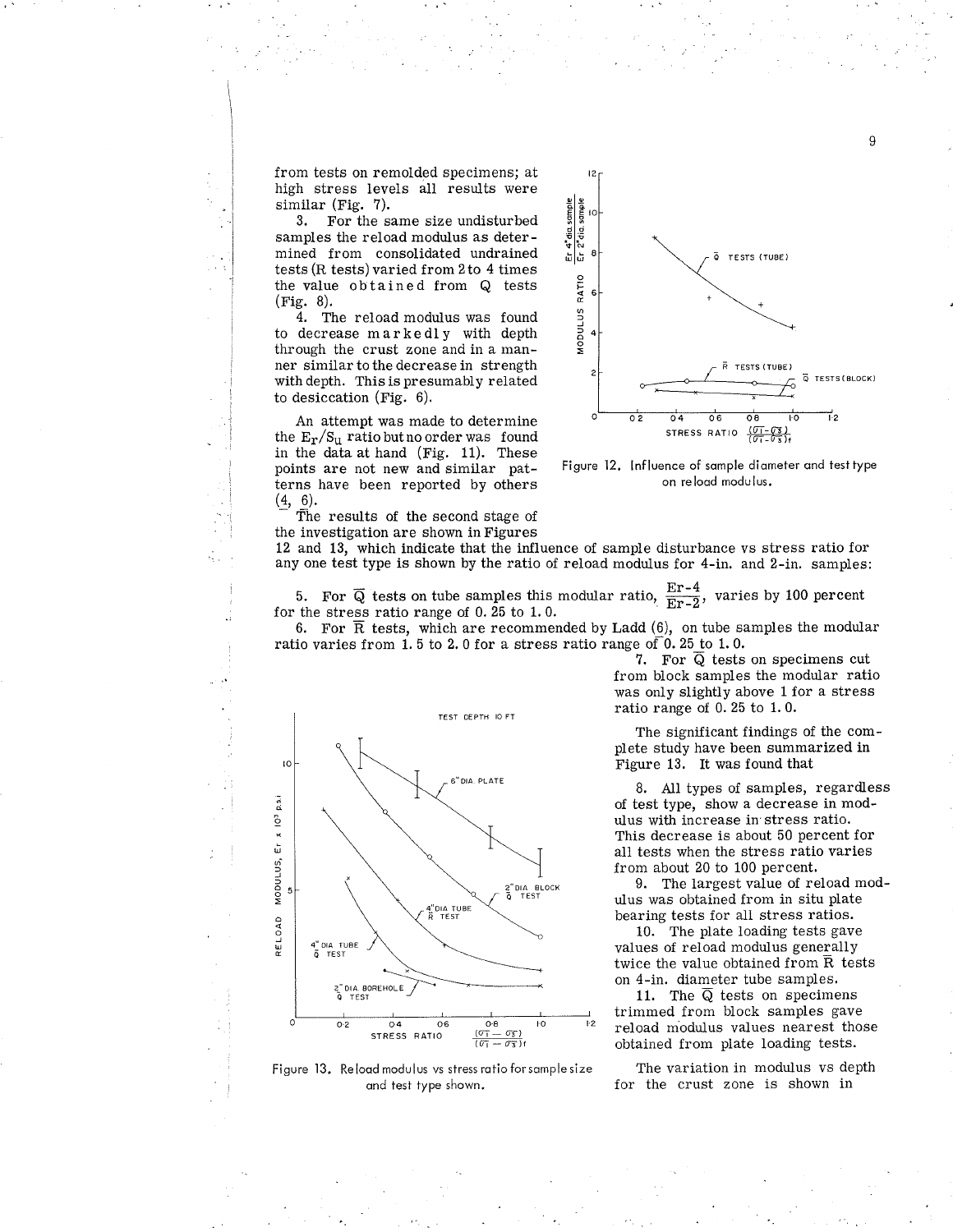

Figure 14. Reload modulus vs depth (see Fig. 11 for legend).

Figure 14. This shows clearly the wide discrepancy between moduli determined from laboratory tests on undisturbed samples and moduli determined from in situ plate bearing tests.

i t-

#### CONCLUSIONS

1. A decrease in the value of reloading modulus  $(E_r)$  with increase in stress ratio occurs regardless of test type and sample type. For Tilbury clay till this decrease was found to be about 50 percent when stress ratio was increased from 20 percent to 100 percent. This decrease in modulus is believed to be due to a breakdown of the soil structure as the specimen develops large strains near the failure stress ratio of unity.

2. The comparative tests on samples subjected to various degrees of sampling disturbance show clearly that carefully trimmed specimens from block samples subjected to unconsolidated undrained triaxial tests  $(\overline{Q}$  tests) gave values of  $E_r$ nearest to values obtained from in situ cyclic plate load tests. The  $E_r$  values from consolidated undrained tests ( $\overline{R}$  tests)

on tube samples were about 50 percent of the values found from cyclic plate loading tests.

3. The presentation of data obtained in terms of undrained shear strength vs reload modulus or any other modulus of elasticity commonly used did not show an acceptable correlation between modulus and strength. In general the value of  $E_r/S_u$  was markedly higher for plate test data than for laboratory test data.

4. The pore water pressure developed in the zone of maximum shear stress below the bearing plate during the in situ cyclic loading exhibited a behavior pattern similar to the water pressures measured during cyclic triaxial tests on tube samples in the laboratory.

#### ACKNOWLEDGMENTS

The studies reported in this paper were supported by a grant from the National Research Council of Canada to the senior author. The test data form part of Y.D. Kim's doctoral thesis at the University of Western Ontario. Assistance was given by D.L. Townsend, Queen's University, in helpful discussion and review of the manuscript.

#### REFERENCES

- Burmister, D. M. General Discussion at Symposium on Load Tests of Bearing Capacity of Soils. ASTM STP 79, p. 139-148, 1947. 1.
- Crawford, C.B., and Burn, K.N. Settlement Studies on Mt. Sinai Hospital, Toronto. Eng. Jour. (Canada), p. 31-3?, Dec. 1962. 2.
- 3. Dreimanis, A. Tills of Southern Ontario. In Soils in Canada (rev. ed.), R. F. Legett, ed., Univ. of Toronto Press, 1965.
- Legett, ed., Univ. of Toronto Press, 1965.<br>4. Hanna, T. H. Engineering Properties of Glacial-Lake Clays Near Sarnia, Ontario. Ontario Hydro's Res. Quart., Vol. 18, No. 2, 1966.
- 5. Klohn, E.J. The Elastic Properties of a Dense Glacial Till Deposit. Canad Geotech. Jour., Vol. 2, No. 2, p. 116-128, 1965.
- 6. Ladd, C. C. Stress-Strain Modulus of Clay in Undrained Shear. Jour. Soil Mech. and Found. Div., p. 103-132, Sept. 1964.

10